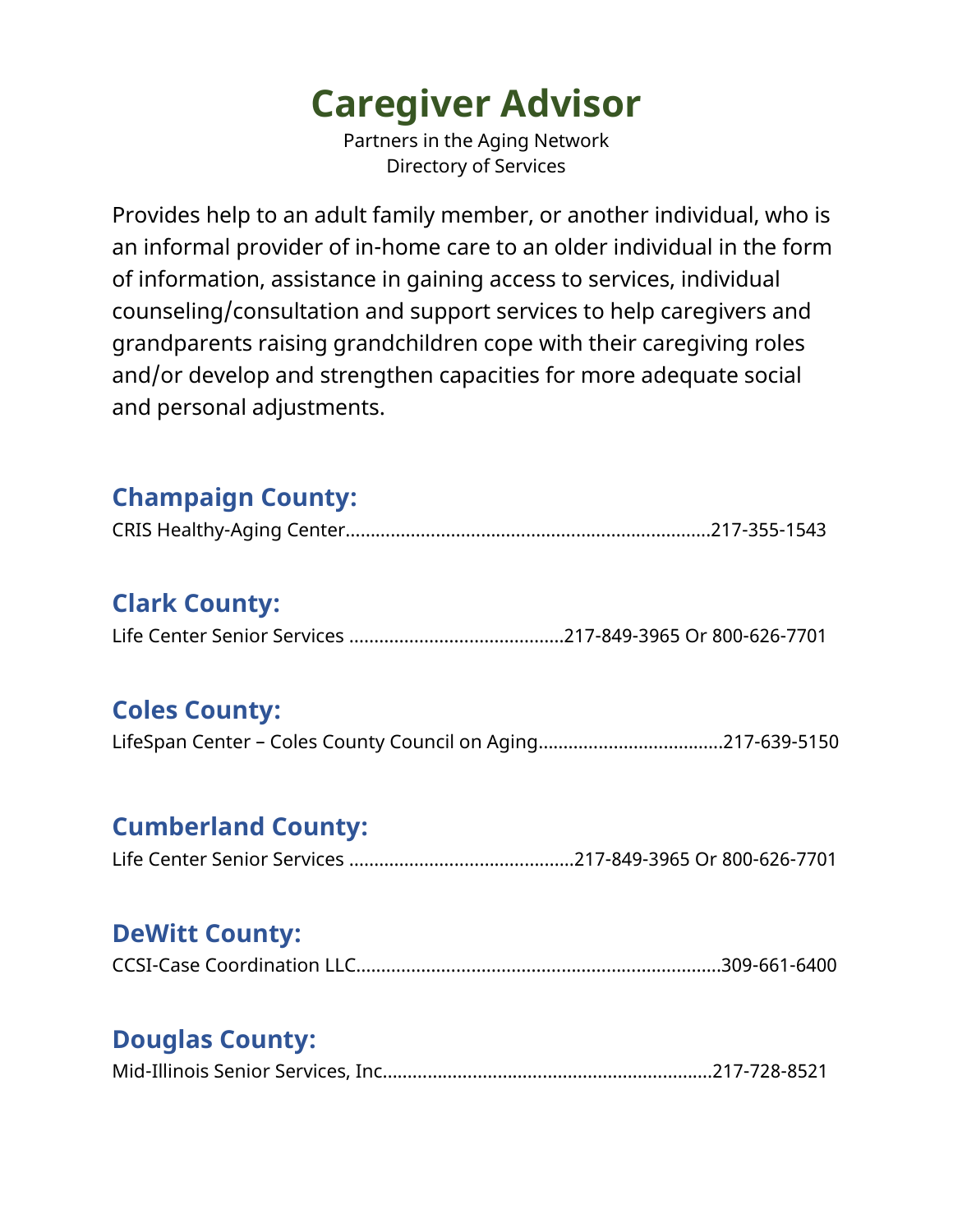## **Caregiver Advisor**

Partners in the Aging Network Directory of Services

## **Edgar County:**

#### **Ford County:**

#### **Iroquois County:**

## **Livingston County:**

|--|--|--|--|

#### **Macon County:**

#### **McLean County:**

## **Moultrie County:**

|--|--|--|--|

#### **Piatt County:**

## **Shelby County:**

|--|--|